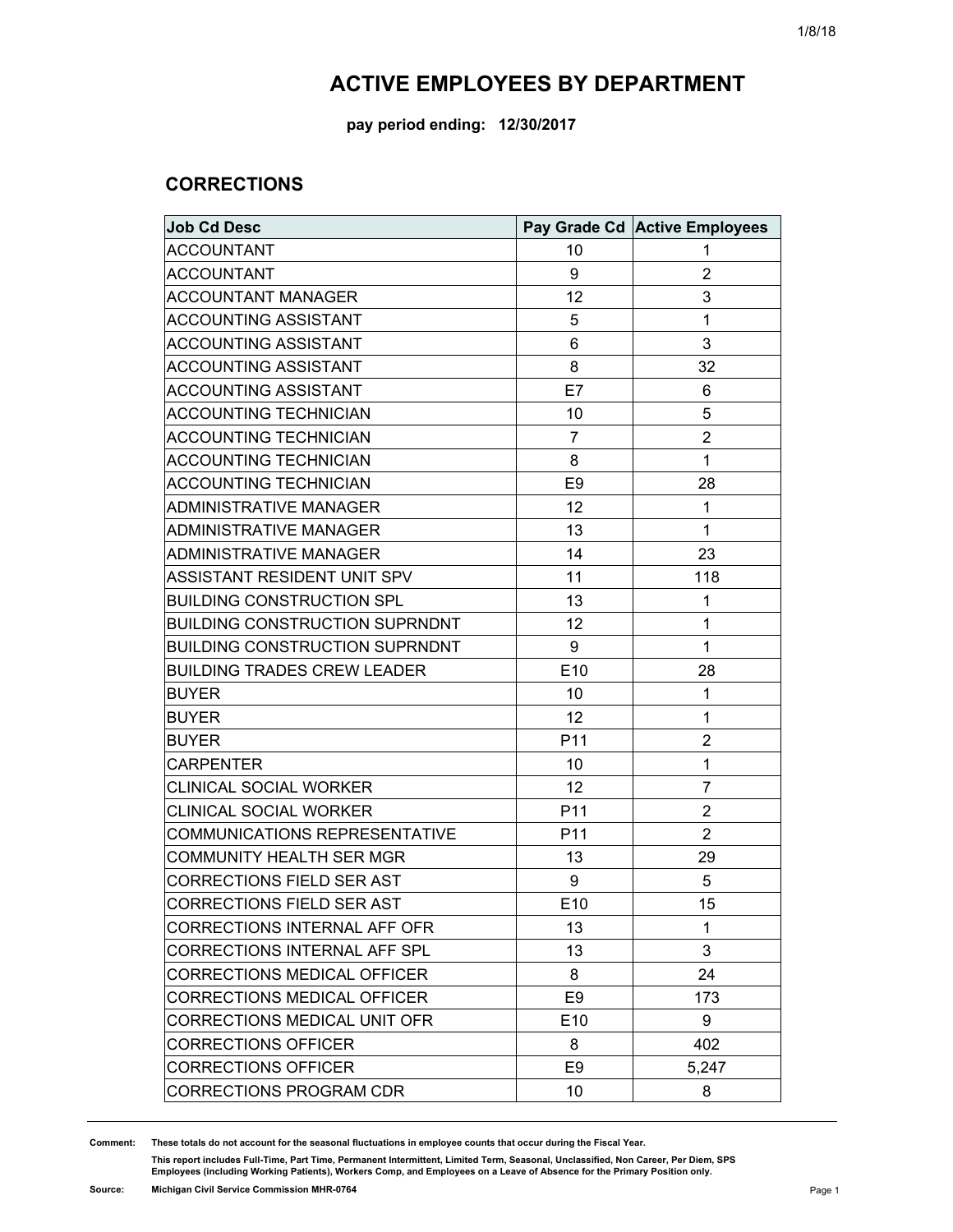**pay period ending: 12/30/2017**

### **CORRECTIONS**

| <b>Job Cd Desc</b>                    |                 | Pay Grade Cd Active Employees |
|---------------------------------------|-----------------|-------------------------------|
| CORRECTIONS PROGRAM CDR               | 12              | 90                            |
| <b>CORRECTIONS PROGRAM CDR</b>        | 9               | 38                            |
| <b>CORRECTIONS PROGRAM CDR</b>        | P <sub>11</sub> | 79                            |
| CORRECTIONS PROGRAM MGR-FZN           | 13              | 3                             |
| CORRECTIONS QUA MEN HTH PRO           | 10              | 5                             |
| CORRECTIONS QUA MEN HTH PRO           | 12              | 6                             |
| CORRECTIONS QUA MEN HTH PRO           | 9               | 10                            |
| CORRECTIONS QUA MEN HTH PRO           | P <sub>11</sub> | 79                            |
| CORRECTIONS RESIDENT REP              | E <sub>10</sub> | 51                            |
| <b>CORRECTIONS SECURITY INSPECTOR</b> | 13              | 57                            |
| <b>CORRECTIONS SECURITY REP</b>       | E <sub>10</sub> | 27                            |
| <b>CORRECTIONS SHIFT SUPERVISOR</b>   | 11              | 446                           |
| <b>CORRECTIONS SHIFT SUPERVISOR</b>   | 12              | 185                           |
| <b>CORRECTIONS SHIFT SUPERVISOR</b>   | 13              | 78                            |
| <b>CORRECTIONS TRA OFR</b>            | E <sub>10</sub> | 168                           |
| <b>DENTAL AIDE</b>                    | E8              | 36                            |
| <b>DENTAL HYGIENIST</b>               | E11             | 25                            |
| DENTAL LABORATORY TECHNICIAN          | 8               | 1                             |
| <b>DENTIST</b>                        | P <sub>15</sub> | 23                            |
| <b>DENTIST FEES</b>                   | A               | 5                             |
| <b>DENTIST MANAGER</b>                | 18              | $\mathbf{1}$                  |
| DEPARTMENTAL ANALYST                  | 10              | 9                             |
| DEPARTMENTAL ANALYST                  | 12              | 52                            |
| DEPARTMENTAL ANALYST                  | 9               | 11                            |
| DEPARTMENTAL ANALYST                  | P <sub>11</sub> | 36                            |
| <b>DEPARTMENTAL MANAGER</b>           | 12              | 4                             |
| DEPARTMENTAL MANAGER                  | 13              | 4                             |
| <b>DEPARTMENTAL MANAGER</b>           | 14              | 9                             |
| <b>DEPARTMENTAL MANAGER</b>           | 15              | 1                             |
| DEPARTMENTAL SPECIALIST               | 13              | 68                            |
| DEPARTMENTAL SPECIALIST               | 14              | 9                             |
| DEPARTMENTAL SUPERVISOR               | 12              | 27                            |
| DEPARTMENTAL TECHNICIAN               | 10              | 14                            |
| DEPARTMENTAL TECHNICIAN               | 7               | 15                            |
| DEPARTMENTAL TECHNICIAN               | 8               | 16                            |
| <b>DEPARTMENTAL TECHNICIAN</b>        | E <sub>9</sub>  | 127                           |
| DEVELOPMENTAL DIS PRG                 | P <sub>11</sub> | 2                             |
| <b>DIETITIAN NUTRITIONIST</b>         | 12              | 1                             |
| DIETITIAN NUTRITIONIST                | P <sub>11</sub> | 6                             |

**Comment: These totals do not account for the seasonal fluctuations in employee counts that occur during the Fiscal Year.**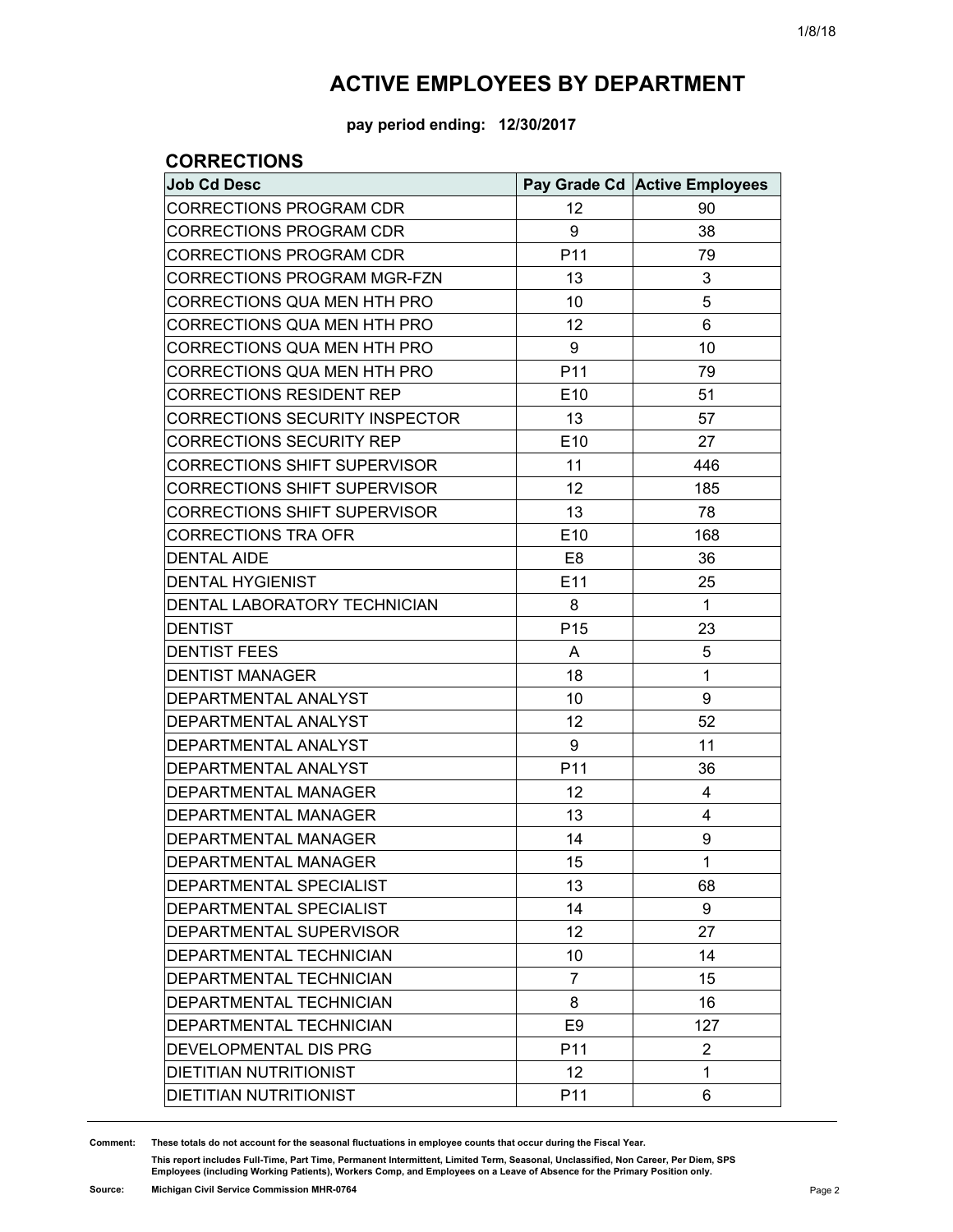**pay period ending: 12/30/2017**

### **CORRECTIONS**

| <b>Job Cd Desc</b>                  |                 | Pay Grade Cd Active Employees |
|-------------------------------------|-----------------|-------------------------------|
| <b>DIVISION ADMINISTRATOR</b>       | 17              | 7                             |
| DOMESTIC SERVICES AIDE              | E <sub>6</sub>  | 5                             |
| <b>DRAFTING TECHNICIAN</b>          | E <sub>10</sub> | 1                             |
| <b>ELECTRICIAN LICENSED</b>         | 10              | 33                            |
| ELECTRICIAN-MASTER LICENSED         | 11              | 6                             |
| <b>EMPLOYMENT COUNSELOR</b>         | 8               | 1                             |
| <b>EMPLOYMENT COUNSELOR</b>         | 9               | 6                             |
| <b>EMPLOYMENT COUNSELOR</b>         | P11             | 11                            |
| ENVIRONMENTAL SANITARIAN SPL        | 13              | $\overline{2}$                |
| <b>EQUIPMENT OPERATOR</b>           | 9               | 10                            |
| <b>EQUIPMENT TECHNICIAN</b>         | 11              | 12                            |
| <b>EQUIPMENT TECHNICIAN</b>         | E10             | $\overline{2}$                |
| <b>EXECUTIVE SECRETARY</b>          | E <sub>10</sub> | 37                            |
| <b>FINANCIAL ANALYST</b>            | 12              | $\overline{2}$                |
| FINANCIAL ANALYST                   | 9               | 2                             |
| <b>FINANCIAL MANAGER</b>            | 12              | 1                             |
| <b>FINANCIAL SPECIALIST</b>         | 13              | 5                             |
| <b>FINGERPRINT TECHNICIAN</b>       | 10              | $\overline{2}$                |
| FIRE SAFETY INSPECTOR               | 11              | 4                             |
| <b>FIRE SAFETY INSPECTOR</b>        | 9               | $\mathbf{1}$                  |
| FIRE SAFETY INSPECTOR               | E10             | 3                             |
| <b>FIRE SAFETY SUPERVISOR</b>       | 12              | $\overline{2}$                |
| <b>GENERAL OFFICE ASSISTANT</b>     | 5               | 13                            |
| <b>GENERAL OFFICE ASSISTANT</b>     | 6               | 8                             |
| <b>GENERAL OFFICE ASSISTANT</b>     | 8               | $\overline{7}$                |
| <b>GENERAL OFFICE ASSISTANT</b>     | E7              | 122                           |
| <b>GROUNDSKEEPER</b>                | E <sub>8</sub>  | 1                             |
| HUMAN RESOURCES ANALYST             | 9               | 1                             |
| HUMAN RESOURCES ANALYST             | P <sub>11</sub> | 2                             |
| HUMAN RESOURCES DEVELOPER           | 11              | $\overline{2}$                |
| HUMAN RESOURCES DEVELOPER           | 12              | 24                            |
| <b>HUMAN RESOURCES DEVELOPER</b>    | 9               | 3                             |
| HUMAN RESOURCES DEVELOPER           | P <sub>11</sub> | 3                             |
| HUMAN RESOURCES DEV SPL             | 13              | 6                             |
| <b>HUMAN RESOURCES MANAGER</b>      | 13              | 1                             |
| HUMAN RESOURCES SPECIALIST          | 13              | $\overline{2}$                |
| HUMAN RESOURCES SPECIALIST          | 14              | $\mathbf{1}$                  |
| INDUSTRIES PRODUCTION LEADER        | 8               | $\overline{2}$                |
| <b>INDUSTRIES PRODUCTION LEADER</b> | 9               | 3                             |

**Comment: These totals do not account for the seasonal fluctuations in employee counts that occur during the Fiscal Year.**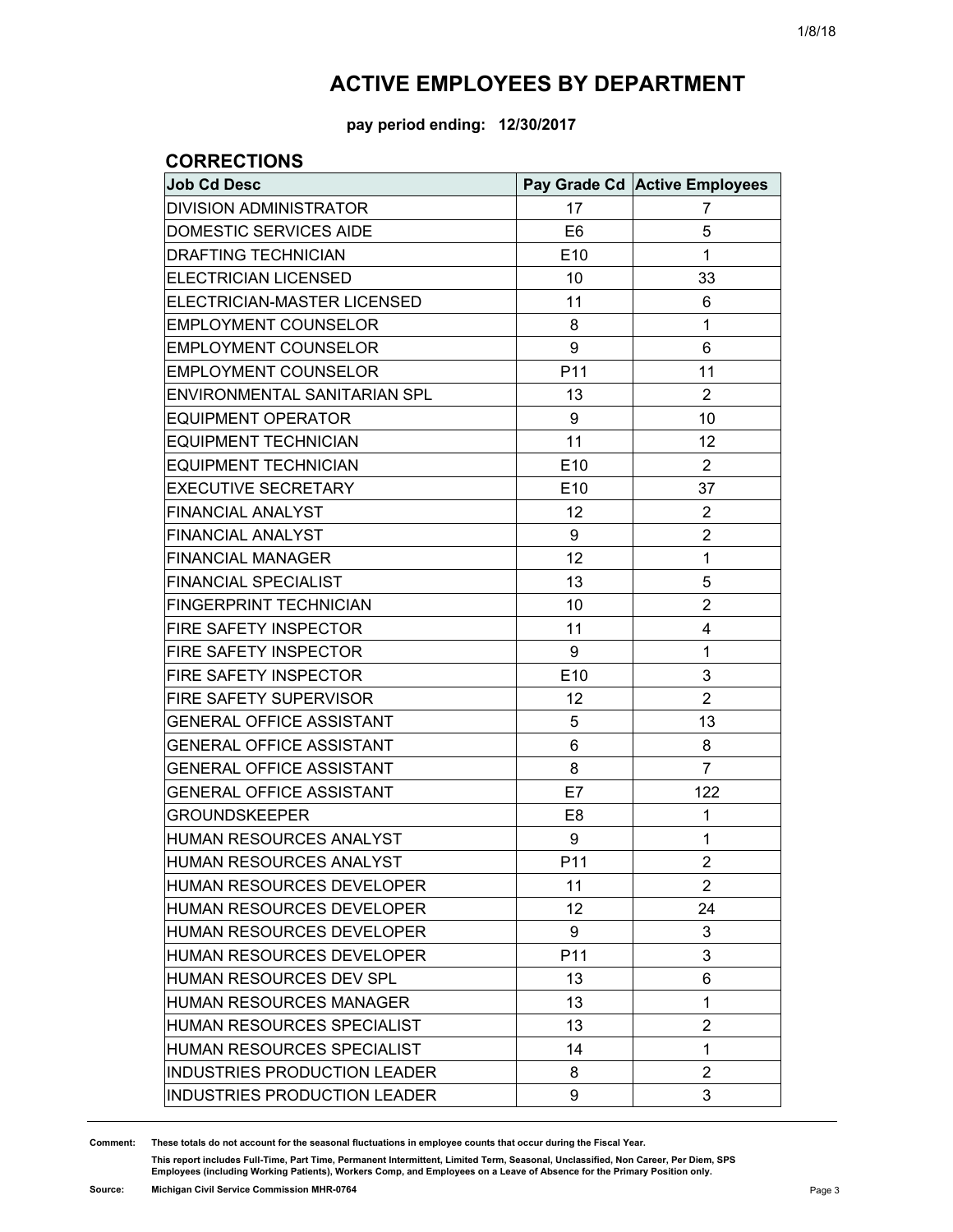**pay period ending: 12/30/2017**

### **CORRECTIONS**

| <b>Job Cd Desc</b>                   |                 | Pay Grade Cd Active Employees |
|--------------------------------------|-----------------|-------------------------------|
| <b>INDUSTRIES PRODUCTION LEADER</b>  | E10             | 22                            |
| <b>INDUSTRIES SUPERVISOR</b>         | 12              | 5                             |
| <b>INDUSTRIES SUPERVISOR</b>         | 13              | 4                             |
| <b>INSTITUTION CHAPLAIN</b>          | 10              | $\overline{2}$                |
| <b>INSTITUTION CHAPLAIN</b>          | 12              | 18                            |
| <b>INSTITUTION CHAPLAIN</b>          | 9               | 3                             |
| <b>INSTITUTION CHAPLAIN</b>          | P11             | 4                             |
| <b>JANITOR</b>                       | 6               | $\overline{2}$                |
| <b>LABORATORY ASSISTANT</b>          | 9               | 2                             |
| <b>LIBRARIAN</b>                     | 10              | $\mathbf{1}$                  |
| <b>LIBRARIAN</b>                     | 12              | 23                            |
| <b>LIBRARIAN MANAGER</b>             | 12              | $\overline{2}$                |
| <b>LIBRARY ASSISTANT</b>             | E7              | 4                             |
| <b>LIBRARY TECHNICIAN</b>            | 11              | 10                            |
| <b>LIBRARY TECHNICIAN</b>            | 8               | $\overline{2}$                |
| <b>LIBRARY TECHNICIAN</b>            | 9               | $\mathbf{1}$                  |
| <b>LIBRARY TECHNICIAN</b>            | E10             | 9                             |
| <b>MAINTENANCE MECHANIC</b>          | 10              | 176                           |
| <b>MAINTENANCE MECHANIC</b>          | 8               | 3                             |
| <b>MAINTENANCE MECHANIC</b>          | E <sub>9</sub>  | 6                             |
| <b>MEDICAL RECORD EXA</b>            | 11              | $\mathbf{1}$                  |
| MEDICAL RECORD EXA                   | 12              | 3                             |
| MEDICAL RECORD EXAMINER              | 8               | 1                             |
| MEDICAL RECORD EXAMINER              | 9               | $\mathbf{1}$                  |
| MEDICAL RECORD EXAMINER              | E10             | 30                            |
| <b>MEDICAL TECHNICIAN SUPERVISOR</b> | 12              | 1                             |
| MENTAL HEALTH SOCIAL WORKER          | 12              | 1                             |
| MENTAL HEALTH SOCIAL WORKER          | 9               | 1                             |
| MENTAL HEALTH SOCIAL WORKER          | P <sub>11</sub> | 4                             |
| <b>MUSIC THERAPIST</b>               | P <sub>11</sub> | 1                             |
| OCCUPATIONAL THERAPIST               | 9               | 1                             |
| OCCUPATIONAL THERAPIST               | P11             | 3                             |
| OFFICE DIRECTOR                      | 17              | 8                             |
| OFFICE SUPERVISOR                    | 10              | $\overline{2}$                |
| OFFICE SUPERVISOR                    | 9               | 1                             |
| PAROLE PROBATION MANAGER             | 13              | 146                           |
| PAROLE PROBATION MANAGER             | 14              | 6                             |
| PAROLE PROBATION MANAGER             | 15              | 10                            |
| PAROLE PROBATION OFFICER             | 10              | 55                            |

**Comment: These totals do not account for the seasonal fluctuations in employee counts that occur during the Fiscal Year.**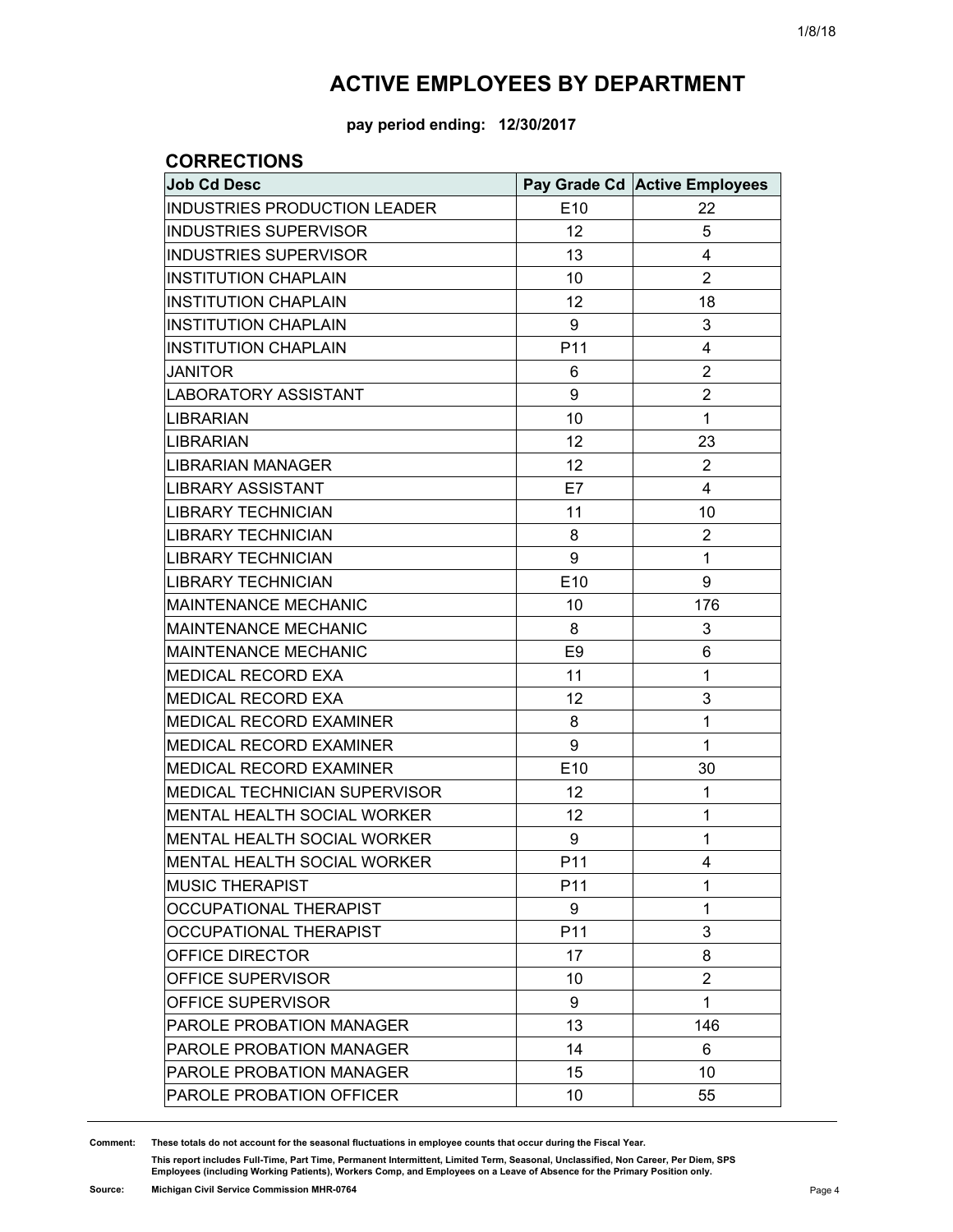**pay period ending: 12/30/2017**

### **CORRECTIONS**

| <b>Job Cd Desc</b>            |                 | Pay Grade Cd Active Employees |
|-------------------------------|-----------------|-------------------------------|
| PAROLE PROBATION OFFICER      | 12              | 19                            |
| PAROLE PROBATION OFFICER      | 9               | 81                            |
| PAROLE PROBATION OFFICER      | P <sub>11</sub> | 1,107                         |
| PAROLE PROBATION SPECIALIST   | 13              | 5                             |
| PAROLE PROBATION SPECIALIST   | 14              | 3                             |
| PAROLE PROBATION SPECIALIST   | 15              | 8                             |
| <b>PHARMACIST</b>             | P11             | $\overline{2}$                |
| PHARMACY ASSISTANT            | 8               | $\overline{2}$                |
| PHARMACY ASSISTANT            | E7              | 8                             |
| PHARMACY ASSISTANT            | E <sub>8</sub>  | 26                            |
| PHYSICAL PLANT SUPERVISOR     | 12              | 12                            |
| PHYSICAL PLANT SUPERVISOR     | 13              | 15                            |
| <b>PLUMBER</b>                | 10              | 25                            |
| <b>PLUMBER</b>                | 11              | $\overline{7}$                |
| <b>PLUMBER</b>                | 8               | 1                             |
| POWER PLANT OPERATOR          | 10              | 16                            |
| POWER PLANT OPERATOR          | E <sub>9</sub>  | 4                             |
| POWER PLANT SUPERVISOR        | 11              | 1                             |
| PRACTICAL NURSE LICENSED      | E <sub>9</sub>  | 152                           |
| PRISON COUNSELOR              | 10              | 26                            |
| PRISON COUNSELOR              | 9               | 32                            |
| PRISON COUNSELOR              | E <sub>9</sub>  | 3                             |
| PRISON COUNSELOR              | P11             | 100                           |
| PROCUREMENT TECHNICIAN        | 10              | 5                             |
| PROCUREMENT TECHNICIAN        | 7               | 1                             |
| PROCUREMENT TECHNICIAN        | E <sub>9</sub>  | 5                             |
| PROMOTIONAL AGENT             | 12              | $\overline{2}$                |
| PROMOTIONAL AGENT             | P11             | 1                             |
| <b>PSYCHIATRIST</b>           | 18              | $\overline{4}$                |
| <b>PSYCHOLOGIST</b>           | 10              | $\overline{7}$                |
| <b>PSYCHOLOGIST</b>           | 12              | 11                            |
| <b>PSYCHOLOGIST</b>           | 9               | 5                             |
| <b>PSYCHOLOGIST</b>           | P11             | 82                            |
| RECREATIONAL THERAPIST        | 12              | $\overline{2}$                |
| RECREATIONAL THERAPIST        | 9               | $\overline{2}$                |
| RECREATIONAL THERAPIST        | P11             | 11                            |
| <b>REFRIGERATION MEC</b>      | 11              | 3                             |
| <b>REFRIGERATION MEC</b>      | E10             | 1                             |
| <b>REFRIGERATION MECHANIC</b> | 10              | 5                             |

**Comment: These totals do not account for the seasonal fluctuations in employee counts that occur during the Fiscal Year.**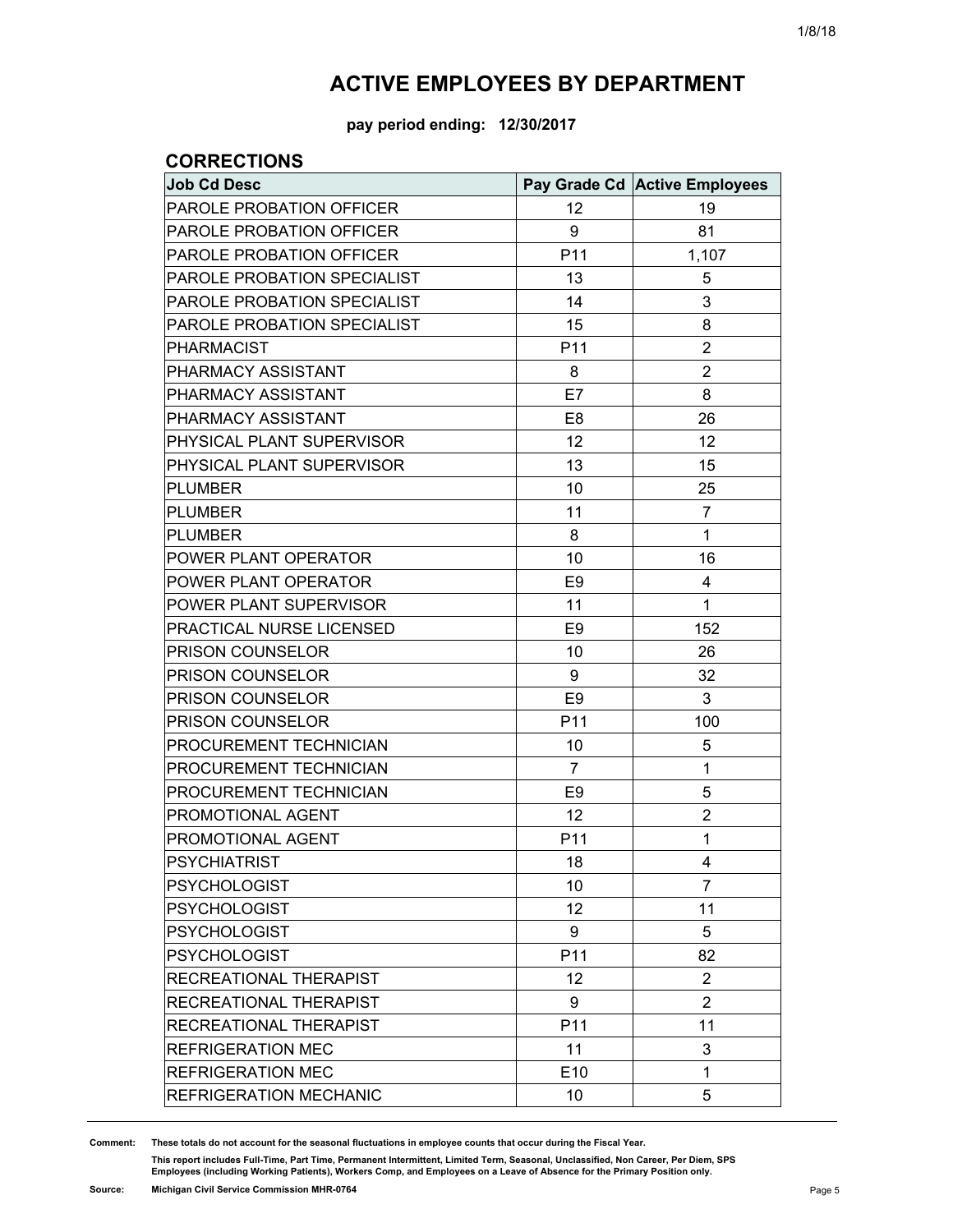**pay period ending: 12/30/2017**

### **CORRECTIONS**

| <b>Job Cd Desc</b>              |                 | Pay Grade Cd Active Employees |
|---------------------------------|-----------------|-------------------------------|
| <b>REGISTERED NURSE</b>         | 12              | 303                           |
| <b>REGISTERED NURSE</b>         | 13              | 8                             |
| <b>REGISTERED NURSE</b>         | N               | 4                             |
| <b>REGISTERED NURSE</b>         | P11             | 12                            |
| REGISTERED NURSE DIRECTOR       | 17              | 4                             |
| <b>REGISTERED NURSE MANAGER</b> | 13              | 52                            |
| <b>REGISTERED NURSE MANAGER</b> | 14              | $\mathbf{1}$                  |
| REGISTERED NURSE MANAGER        | 15              | 28                            |
| REGISTERED NURSE NON-CAREER     | N               | 5                             |
| <b>REGULATION AGENT</b>         | 9               | $\mathbf{1}$                  |
| <b>REGULATION AGENT</b>         | P11             | $\mathbf{1}$                  |
| <b>RESIDENT CARE AIDE</b>       | 6               | 6                             |
| <b>RESIDENT CARE AIDE</b>       | E <sub>8</sub>  | 27                            |
| <b>RESIDENT UNIT MANAGER</b>    | 13              | 59                            |
| RESPIRATORY THERAPY TECHNICIAN  | E10             | $\overline{c}$                |
| RIGHTS SPECIALIST               | 13              | $\mathbf{1}$                  |
| <b>SCHOOL PRINCIPAL</b>         | 14B             | $\mathbf{1}$                  |
| <b>SCHOOL PRINCIPAL</b>         | 14M             | 10                            |
| <b>SCHOOL PSYCHOLOGIST</b>      | P <sub>11</sub> | $\mathbf{1}$                  |
| <b>SCHOOL TEACHER</b>           | 11A             | 27                            |
| <b>SCHOOL TEACHER</b>           | 11B             | 34                            |
| <b>SCHOOL TEACHER</b>           | <b>11C</b>      | 5                             |
| <b>SECRETARY</b>                | 7               | 3                             |
| <b>SECRETARY</b>                | 9               | 99                            |
| <b>SECRETARY</b>                | E <sub>8</sub>  | 132                           |
| SECRETARY SUPERVISOR            | 10              | 4                             |
| SENIOR EXECUTIVE MAN AST        | 11              | 8                             |
| SENIOR EXECUTIVE MAN AST        | 13              | $\overline{2}$                |
| SENIOR EXECUTIVE MAN AST        | 15              | $\mathbf{1}$                  |
| SENIOR EXECUTIVE SERVICE        | 18              | 7                             |
| SENIOR EXECUTIVE SERVICE        | 20              | $\mathbf{1}$                  |
| SENIOR EXECUTIVE WARDEN         | 17              | 21                            |
| SPECIAL ALTERNATIVE INC OFR     | 9               | 21                            |
| SPECIAL ALTERNATIVE INC OFR     | E10             | 48                            |
| <b>SPECIAL APPOINTEE</b>        | A               | 14                            |
| SPECIAL EDUCATION TEACHER       | <b>11A</b>      | 7                             |
| SPECIAL EDUCATION TEACHER       | 11B             | 11                            |
| SPECIAL EDUCATION TEACHER       | <b>11C</b>      | $\mathbf 1$                   |
| STATE ADMINISTRATIVE MANAGER    | 15              | 47                            |

**Comment: These totals do not account for the seasonal fluctuations in employee counts that occur during the Fiscal Year.**